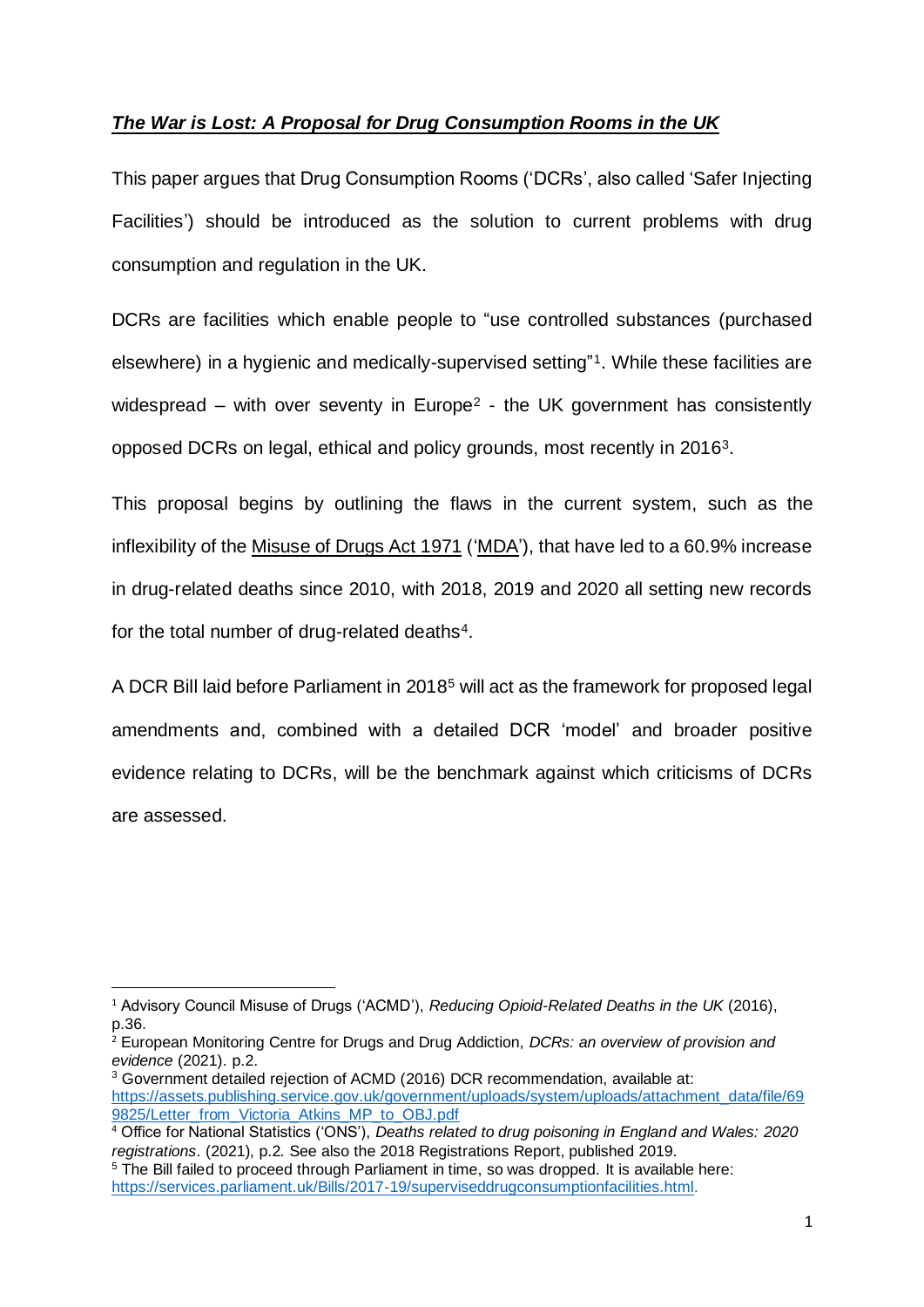# **The Current Flaws:**

# *Causation*

The ONS identified three principal causes for current levels of drug-related deaths<sup>6</sup>: an ageing cohort of drug users; new trends in the use, purity and availability of drugs; and users neglecting opiate substitute therapy ('OST'). The statistics from 2020 are consistent with the year-on-year trend, even with the pandemic.

I argue that these causes have been fomented by failures to adapt regulation, to pursue effective treatment, and to neuter drug supply. These failures have left the UK with poor, recovery-oriented practice which increases risks to users<sup>7</sup>: practices focussed on harm-reduction are required.

# *Legislation*

Central to the architecture which makes this recovery-oriented practice inevitable is the MDA, which criminalises the production, distribution and supply of controlled drugs. The greatest hurdles to DCRs come from ss.5, 8, 9 and 9A of the MDA, which create the following offences:

- s.5: possessing a controlled drug, subject to circumstantial defences.
- s.8: as the occupier of a premises, knowingly permitting or suffering the actual or attempted production or supply of controlled drugs.
- s.9: frequenting a place used for smoking opium, or to possess 'utensils' for such.

<sup>6</sup> ONS (2021), *Drug Poisoning Deaths: 2020 Registrations,* p.10.

<sup>7</sup> Public Health England ('PHE'), *Understanding and preventing drug-related deaths*. (2016), p.15.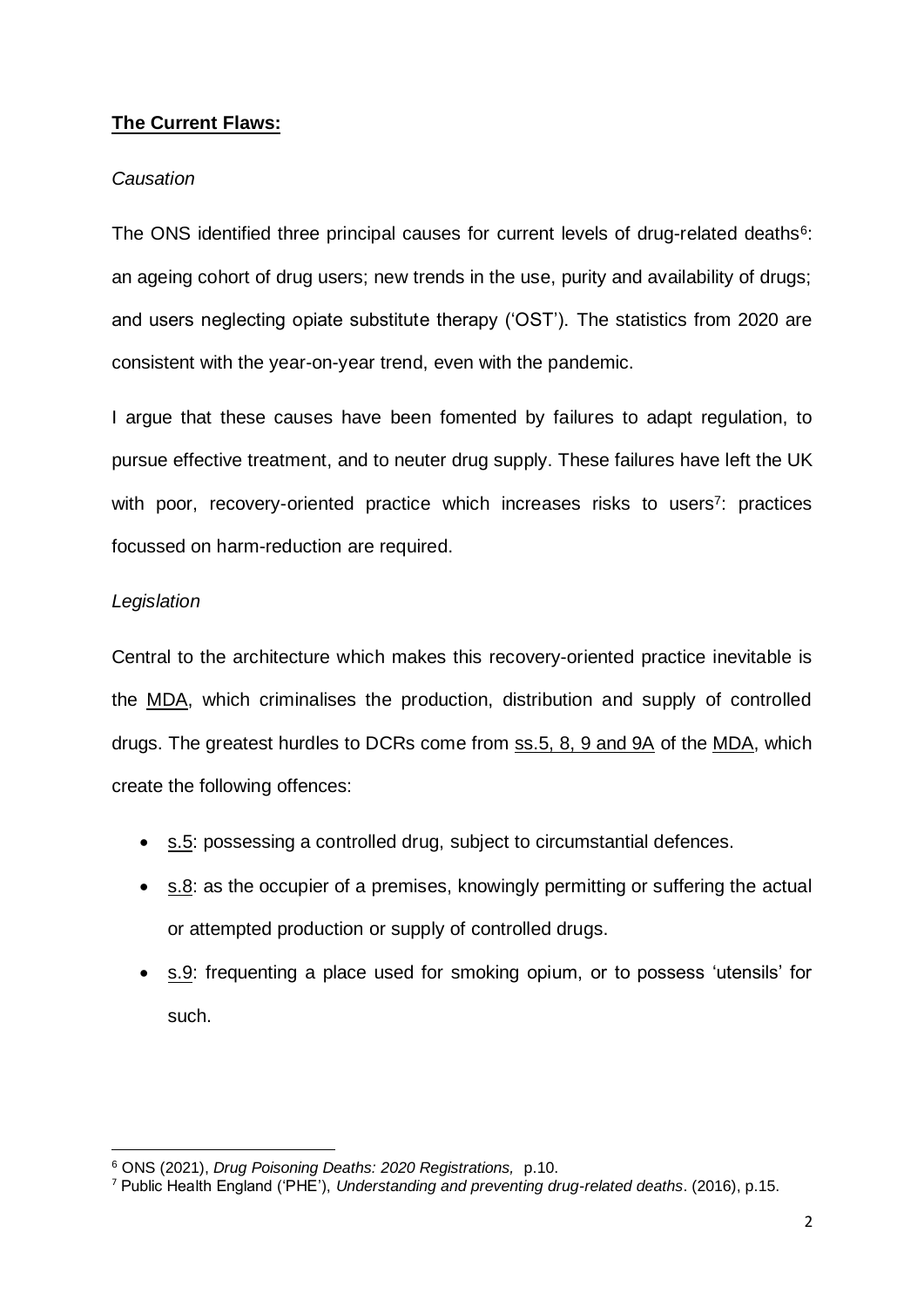• s.9A: supplying or offering to supply any article for the administration [s.9A(1)] or preparation [s.9A(3)] of a controlled drug, believing that there will be unlawful administration.

There have been some positive legislative changes. The Misuse of Drugs (Amendment) (No.2) Regulations 2003 disapply s.9A(1) and (3) MDA in respect of practitioners, pharmacists and persons engaged in lawful drug services, allowing them to provide certain articles for drug consumption to users. These articles include hypodermic syringes (s.9A(2)) and aluminium foil (2014 Regulations) but omit other utensils crucial to drug administration (including tourniquets<sup>8</sup>), thereby limiting the degree of any assistance.

The limited nature of these changes is largely due to the 'war on drugs', the government's commitment to tough policing and criminalisation of controlled substances through the MDA and other measures. This war has failed to reduce drug use<sup>9</sup>, and this ineffectiveness has led to increasing uncertainty concerning "de-facto criminalisation" in some regions<sup>10</sup>. This proposal will replace nebulous police discretion with concrete legal change.

These changes are insufficient to cure the inflexibility of the broader regime, not least because the measures they permit are ineffective and incoherent.

### *Practice*

The clearest impact of these legislative changes are Needle and Syringe Programmes ('NSPs'). Provided by pharmacies, NSPs are intended to reduce drug-related

<sup>8</sup> Forston (2006), *Setting up a DCR: Legal Issues. Paper F for IWG*, p.36.

<sup>9</sup> Home Office, *(2019), Drugs Misuse: Findings from the 2018/19 Crime Survey for England and Wales*, p.2.

<sup>10</sup> [https://www.telegraph.co.uk/politics/2021/09/22/scots-caught-class-drugs-could-escape-just](https://www.telegraph.co.uk/politics/2021/09/22/scots-caught-class-drugs-could-escape-just-warning-legal-shake/)[warning-legal-shake/](https://www.telegraph.co.uk/politics/2021/09/22/scots-caught-class-drugs-could-escape-just-warning-legal-shake/)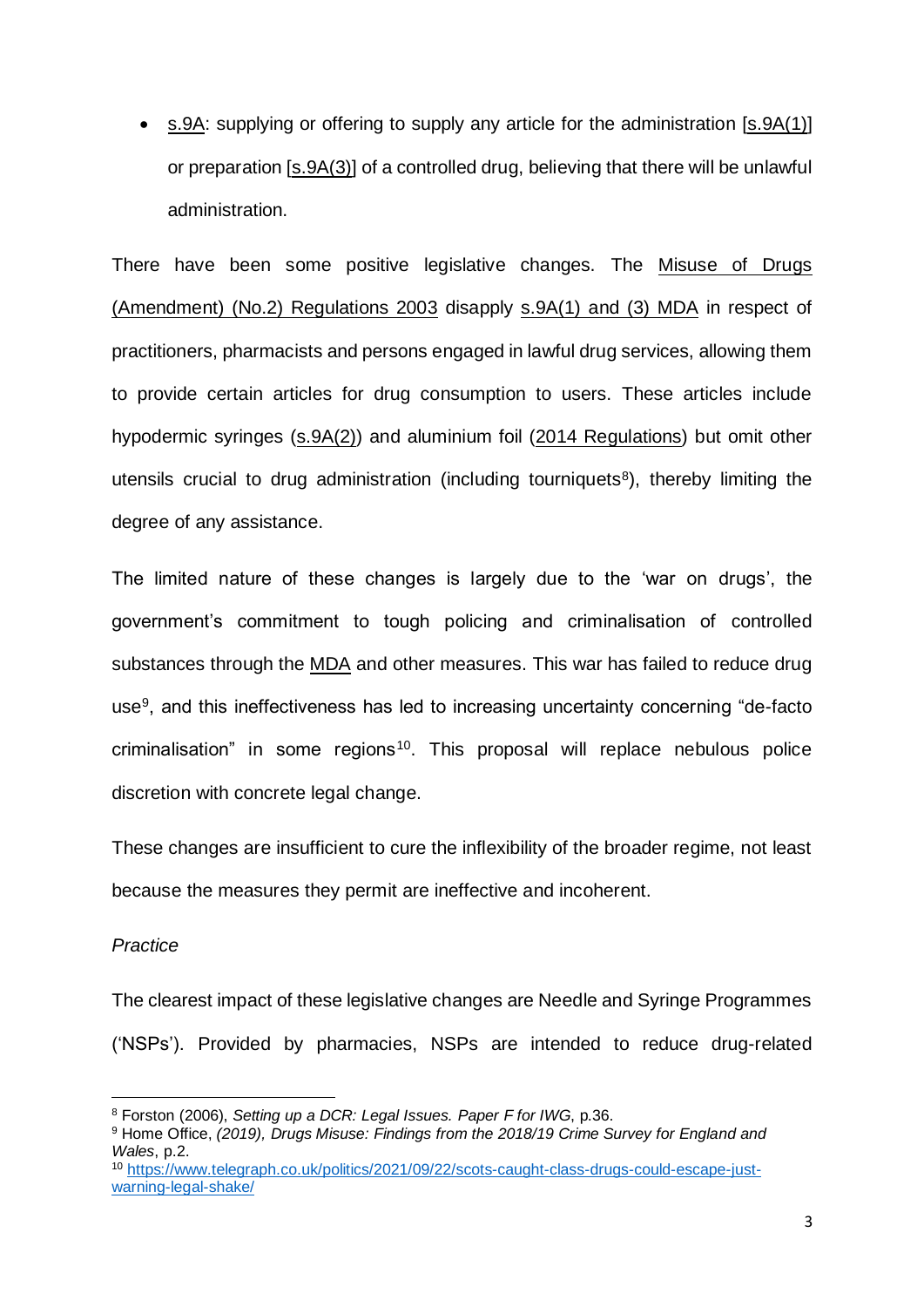morbidity (principally blood-borne viruses) by providing users with sterile injecting equipment<sup>11</sup>. NSPs also advertise wider support services to users, and provide the supposed 'wonder-drug' for opiate overdoses, Naxolene.

Drug-related litter bins are increasing in number. Although many users welcome them, there are "inconsistent collection procedures"<sup>12</sup>, and user concerns remain over increased policing in their vicinity, insufficient advertising and incorrect placement<sup>13</sup>.

A third strand to current practice is Opioid Substitution Therapy ('OST'). This involves prescribing replacements such as methadone for illicit opioids, and providing support to improve lifestyles<sup>14</sup>. Over 57% of OST patients continue illicit drug use alongside, with repeated interruptions to OST largely caused by inflexible treatment programmes<sup>15</sup>.

Current practices are incoherent, government going so far as to provide equipment and facilitate injection but not safe, supervised locations for users. Crucially, these practices do nothing to prevent user "risk behaviour" such as needle-sharing and groin injections, thus increasing the risk of complications<sup>16</sup>: stronger measures which change user behaviour are needed.

### *Policy*

The Government Drug Strategies outline government thinking and aspirations regarding drug regulation.

<sup>11</sup> NICE, *Needle and Syringe Programmes*. Public Health Guideline (2014). p.7.

<sup>12</sup> Parkin et al (2011), *Injecting drug-users' views of drug-related litter bins in public*. Health & Place 17, p.1220(a).

 $13$  Ibid, p.1222.

<sup>14</sup> https://www.gov.uk/government/publications/opioid-substitution-treatment-guide-forkeyworkers/part-1-introducing-opioid-substitution-treatment-ost

<sup>15</sup> Alam et al (2014), *Interruption of medication-assisted treatment for opioid dependence: insights from the UK*. Drugs and Alcohol Today, Vol. 14 No. 3, pp. 114-125

<sup>16</sup> PHE, *HIV Survey*, p.14.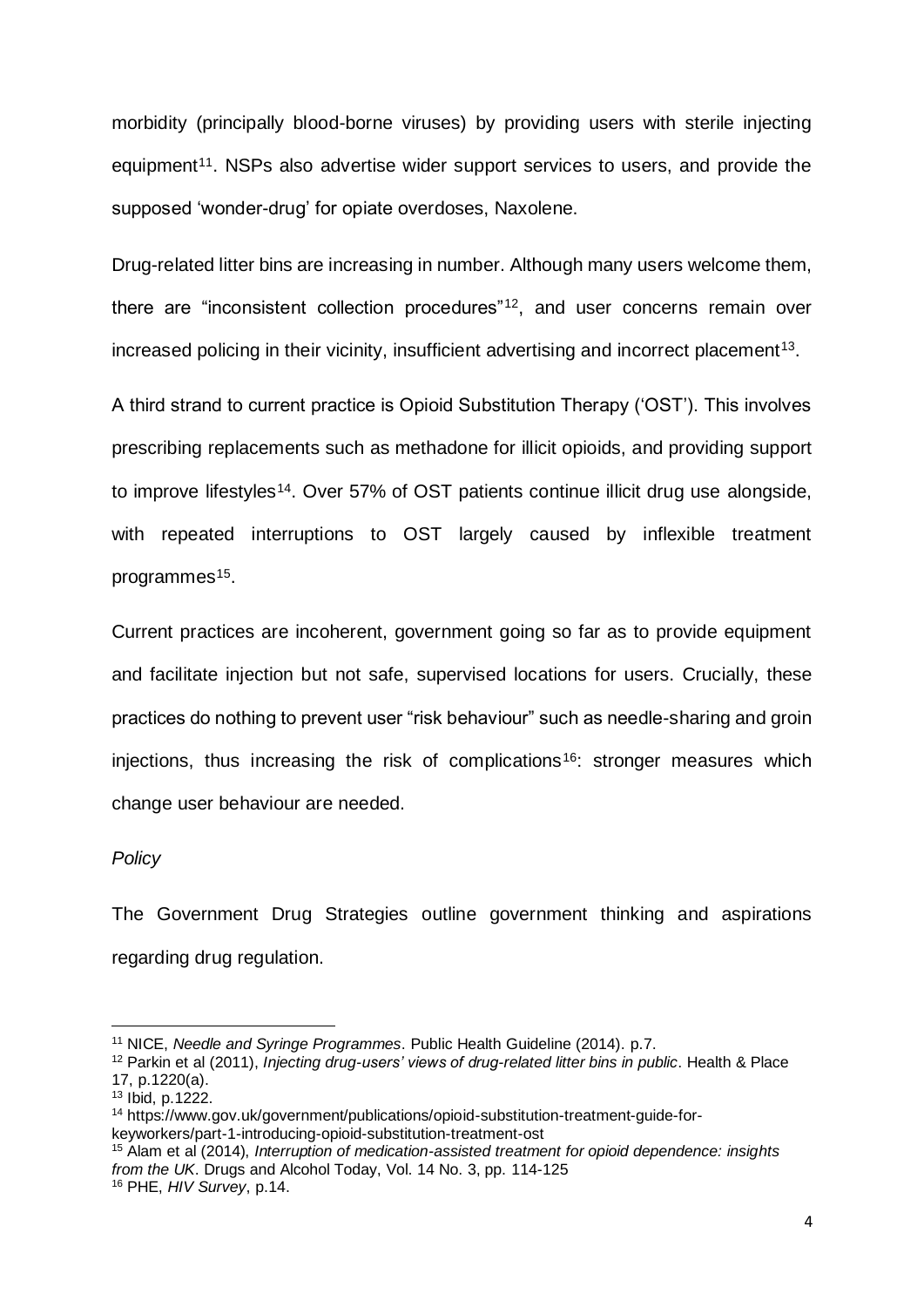The most recent Strategy was published in 2017<sup>17</sup>. Analysing the 2010 Strategy, Parkin criticised its focus on "recovery" (a euphemism for user economic productivity) rather than harm reduction<sup>18</sup>, which explained the absence of UK DCRs<sup>19</sup>.

"Colliding intervention" was a further problem: the lack of a formal national policy resulted in local authorities implementing "spontaneous versions of the Strategy… lack[ing] effective harm reduction"<sup>20</sup>. The one attempt at a national policy to combat drug-related litter came in 2005<sup>21</sup>, but was soon "disregarded [locally]"<sup>22</sup> as a mere "template", rather than a concrete framework $23$ .

These criticisms remain relevant: despite its new fourfold approach towards demand, supply, recovery and global action regarding controlled drugs, the "overarching aim" of the 2017 Strategy is still focussed on recovery and reducing drug-use, with "no real prospect" of reducing associated harms given the failure to introduce "new measures"<sup>24</sup>.

There is a disconnect between one of the purposes of the Strategy ("to ensure an effective, universal approach to drug use<sup>"25</sup>) and its contents, characterised by an expectation that "local partners identify risks and take appropriate action"<sup>26</sup>. This is justified as deference to local knowledge<sup>27</sup>, but neglects the issues of "colliding

<sup>&</sup>lt;sup>17</sup>https://assets.publishing.service.gov.uk/government/uploads/system/uploads/attachment\_data/file/6 28148/Drug\_strategy\_2017.PDF

<sup>&</sup>lt;sup>18</sup> Parkin (2016), *Colliding intervention in the spatial management of street-based injecting and drugrelated litter within settings of public convenience (UK)*. Space and Polity, 20:1, p.76.  $19$  Ibid, p.90.

<sup>20</sup> Ibid, p.76.

<sup>&</sup>lt;sup>21</sup>https://assets.publishing.service.gov.uk/government/uploads/system/uploads/attachment\_data/file/2 21089/pb10970-drugrelatedlitter.pdf

<sup>22</sup> *Colliding Intervention*, p.89.

<sup>23</sup> Ibid, p.79.

<sup>24</sup> Winstock et al (2017), *A New Drug Strategy for the UK*. BMJ, p.1.

<sup>&</sup>lt;sup>25</sup>https://assets.publishing.service.gov.uk/government/uploads/system/uploads/attachment\_data/file/6 28148/Drug\_strategy\_2017.PDF, p.1(a).

<sup>26</sup> Ibid, p.12(b).

 $27$  Ibid.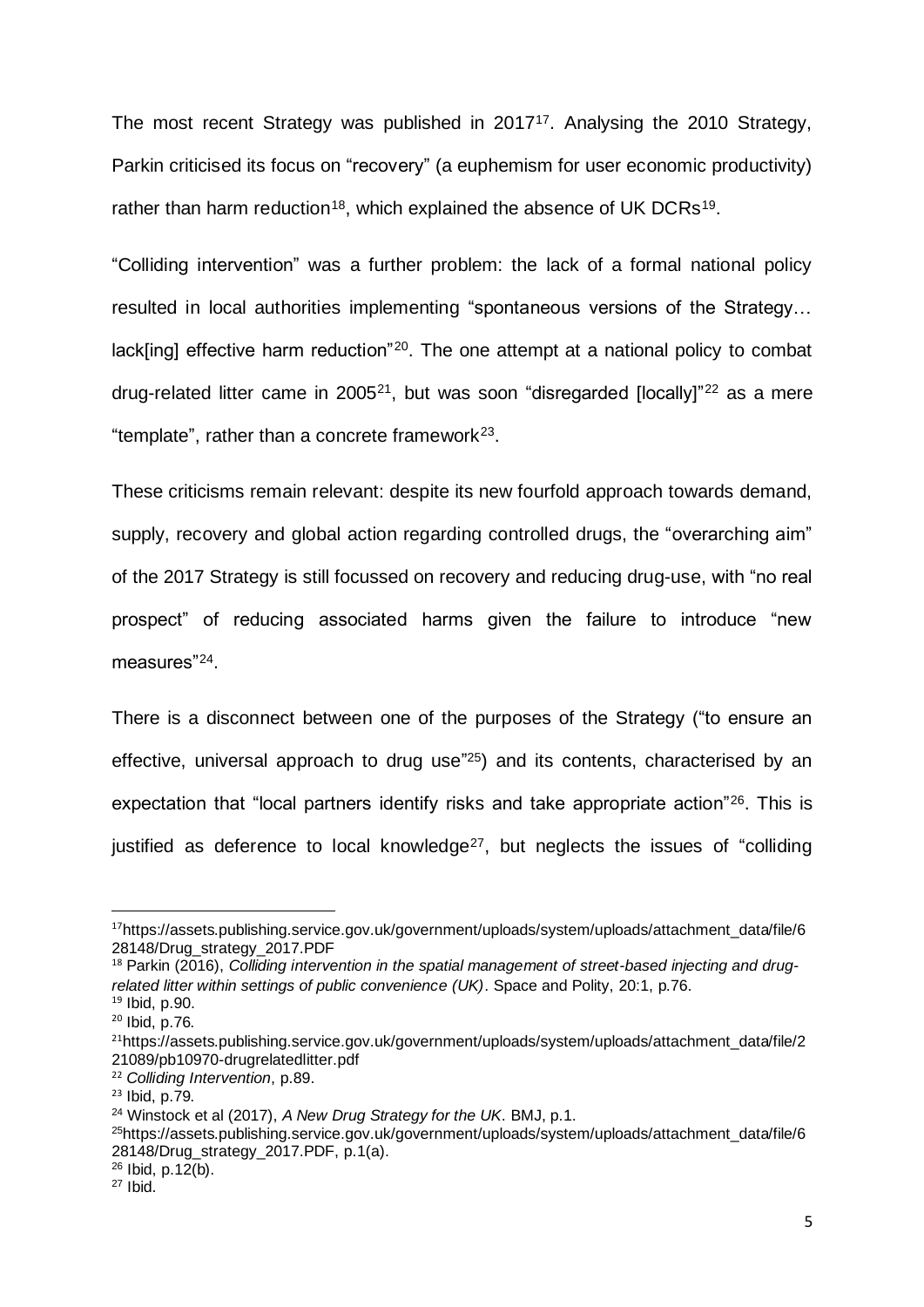intervention". I outline below how local knowledge can be filtered through a standard framework to improve certainty and harm-reduction<sup>28</sup>.

# *Failed Combination*

The ineffectiveness of this inconsistent regulation, practice and strategy in reducing harm is demonstrated by the statistics.

In 2018, accidental poisoning caused 80% of male, and 67% of female, drug-related deaths<sup>29</sup>, despite "65% of users carrying Naxolene"<sup>30</sup>. In 2020, almost half of all drugrelated deaths involved opiates $31$ , partly a result of an increase in the availability and purity of heroin<sup>32</sup>.

The number of users reporting an overdose has increased year-on-year since 2016<sup>33</sup>, and Hepatitis C infections in drug users have increased by 10% since 2008<sup>34</sup>. This bleak picture exists despite very high use of NSPs<sup>35</sup>; supervised facilities with on-hand support are desperately needed, evinced by findings that OST is most effective when supervised by trained staff<sup>36</sup>.

.

<sup>28</sup> In 'Community Engagement' on page 11 of this proposal.

<sup>29</sup> ONS (2019), *Deaths related to drug poisoning in England and Wales: 2018 registrations.,* p.4. <sup>30</sup> PHE (2019), *Unlinked Anonymous Monitoring (UAM) Survey of HIV and viral hepatitis among PWID.* p.3.

<sup>31</sup> ONS (2021), *Drug Poisoning: 2020 Registrations*, p.7

<sup>32</sup> PHE, *Understanding drug-related deaths*, p.7.

<sup>33</sup> Home Office (2019), *Drugs Misuse Findings,* p.12.

<sup>34</sup> PHE (2019), *HIV Survey*, p.3.

<sup>&</sup>lt;sup>35</sup> Ibid, p.15: in one survey, 91% of participants had used NSPs at least once.

<sup>36</sup> Alam et al (2014), *Interruption of medication-assisted treatment,* pp. 114-125.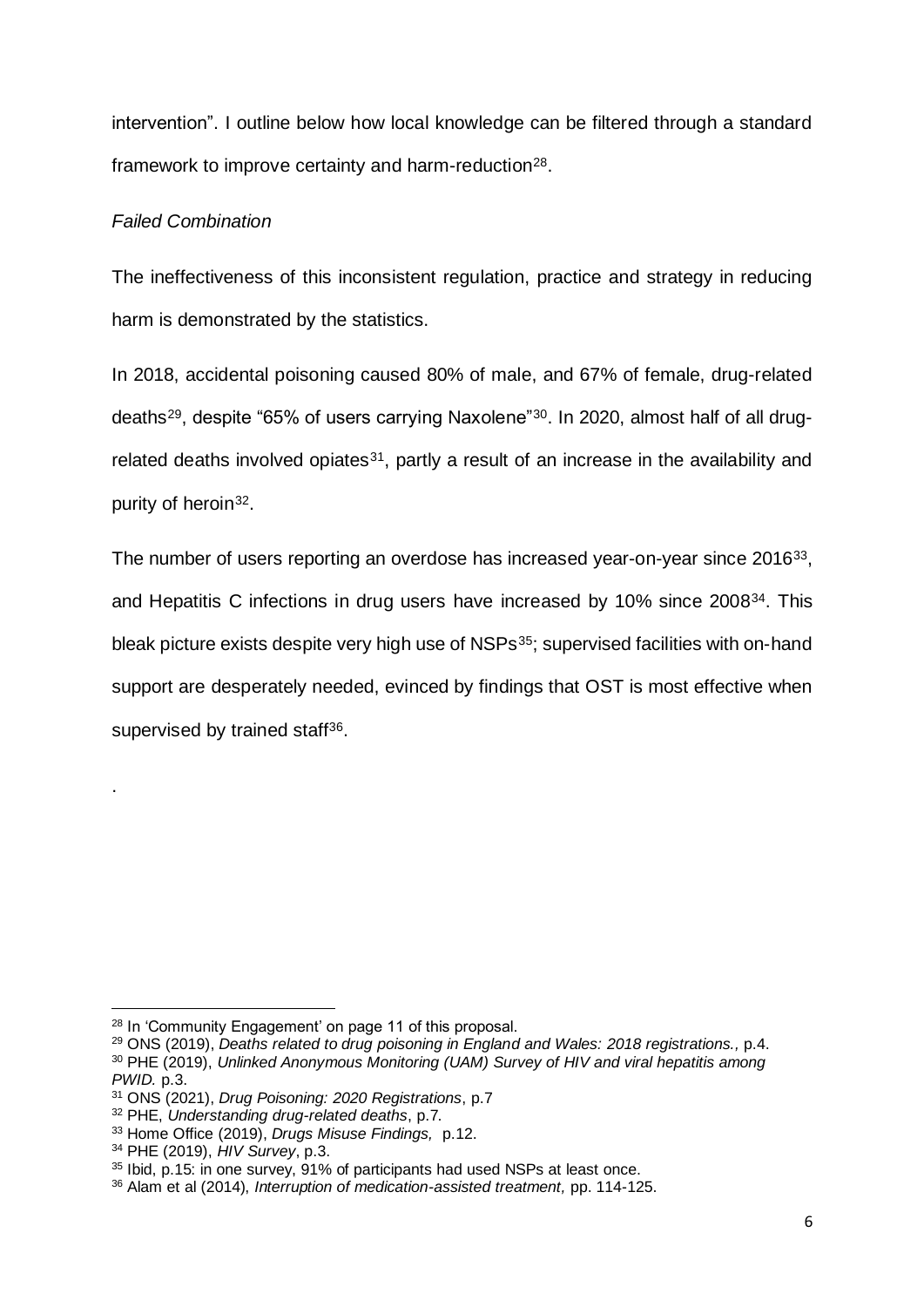# **The Solution:**

### *Positive Evidence*

DCRs are a proven means of reducing drug-related harm<sup>37</sup>. DCRs reduce unsafe injecting practices, with a "69% reduction in syringe-sharing"<sup>38</sup>, and a reduction in the "rushed injections" associated with police presence and the cause of most overdoses<sup>39</sup>. This improvement in user behaviour is key to the reductions of drugrelated deaths<sup>40</sup> and blood-borne infections<sup>41</sup> achieved by DCRs. Change behaviour will also mitigate the (unavoidable) absence of DCR protection outside opening hours: users are aware of the methods and need for safer injecting.

DCRs also reduce drug-related pressure on health services<sup>42</sup>; a Sydney DCR achieved a "68% decrease in the average monthly number of ambulances… in the vicinity" during its operating hours<sup>43</sup>. This feeds into the wider economic benefit of DCRs to society, with prevented HIV/ Hepatitis C infections bringing a net profit of CAN\$14.6million after running costs<sup>44</sup>.

Communities also benefit from the reduction in drug-related litter: Barcelona's DCR achieved a "fourfold reduction" in the number of syringes collected on the streets

<sup>37</sup> Kennedy et al (2017), *Public Health and Public Order Outcomes Associated with Supervised Drug Consumption Facilities: A Systematic Review*. 161-183.

<sup>38</sup> Milloy et al (2009), *Emerging Role of SIFs in HIV Prevention*, Addiction, 104, 620–621, p.620.

<sup>39</sup> Stoltz et al (2007), *Changes in injecting practices associated with the use of a medically supervised safer injection facility*. Journal of Public Health: Vol.29, No.1, p.37(a).

<sup>40</sup> Kappel et al (2016), *A qualitative study of how Danish drug consumption rooms influence health and well-being among people who use drugs*. Harm Reduction Journal, 13:20, p.1(b). <sup>41</sup> Ibid

<sup>42</sup> Stoltz, *Changes in Injecting Practices*, p.38(a).

<sup>43</sup> Salmon et al (2009), *The impact of a supervised injecting facility on ambulance callouts in Sydney, Australia*. Addiction, 105, 676–683

<sup>44</sup> Lloyd et al (2010), *Commentary on Pinkerton (2010):DCRs—time to accept their worth*. Addiction, 105, p.1437.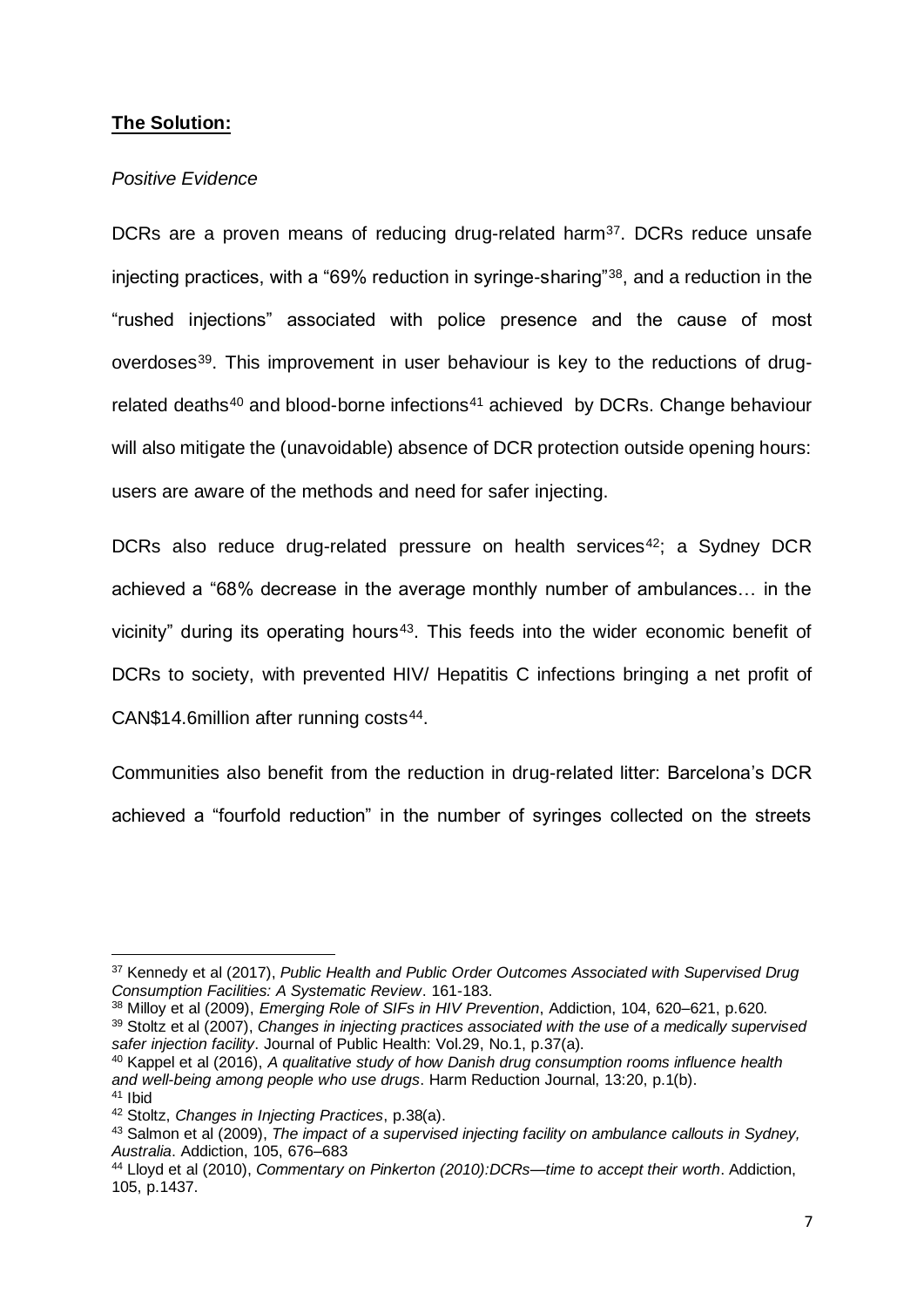between 2004 and 2012<sup>45</sup>. In conjunction with drug-related litter bins, DCRs can improve community spaces.

### *Construction*

Typically, DCRs contain rows of booths, with a medical team on-hand to provide equipment, advice and medical treatment. The provision of other services, such as links to rehabilitation and advice centres, is also common<sup>46</sup>, reducing usage and promoting recovery alongside harm-reduction.

This 'typical' model requires several additions to maximise coherence and efficiency.

#### *Legal Amendments:*

Some proponents of DCRs have questioned the need for legislative change, positing that (as in Frankfurt) "accords" between police and local authorities not to take action against DCR users and staff are sufficient<sup>47</sup>. Aside from the risk of "colliding intervention", this proposal would create significant rule of law issues: the potential for considerable regional variation would likely lead to uncertainty, reflecting current concerns surrounding 'forced' de-facto criminalisation<sup>48</sup>.

Thus, DCRs must be established in legislation. ss.3(3)-(5) of the DCR Bill provide exemptions from prosecution under ss.5, 8 and 9 MDA for employees licensed to provide DCR facilities and users authorised by those employees to use controlled substances in the DCR.

<sup>45</sup> EMCDDA, *Provision and Evidence*, p.5(b).

 $46$  Ibid, n.4.

<sup>47</sup>Joseph Rowntree Foundation (2006), *The Report of the Independent Working Group ('IWG') on Drug Consumption Rooms*. pp.79-80.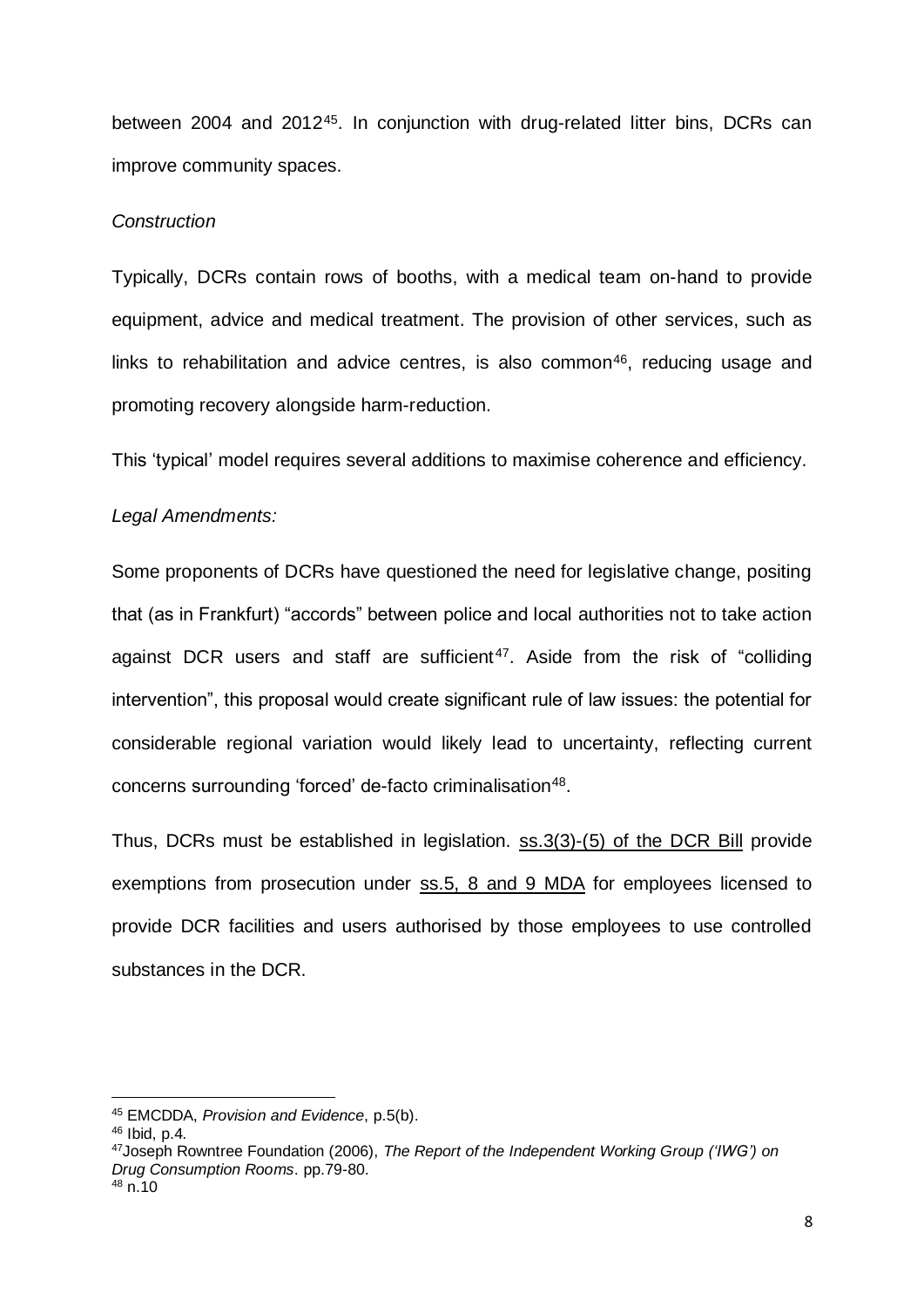Under this framework, it remains an offence to supply/ offer to supply a controlled drug<sup>49</sup> . Given that supply includes "distribution"<sup>50</sup> , DCR users sharing drugs would risk arrest, particularly as payment or reward is unnecessary under the  $MDA<sup>51</sup>$ . As such, DCRs would have a zero-tolerance approach to drug dealing or sharing. This institutes DCRs without undermining appropriate criminalisation.

s.2(3)(a) Bill must be amended to require a doctor on-site during DCR operating hours: while 98% of emergencies within DCRs can be dealt with by staff alone, this reduced to just 30% when no doctor was present<sup>52</sup>. In time, as DCR staff become more experienced, this requirement could be relaxed, for instance having doctors 'on-call'. Such relaxations would be assessed for each DCR according to its clinical record.

### *Amendments for DCR Staff*

The DCR Bill must extend the MDA Regulations to include 'licensed employees' of DCRs, and a wider range of permitted articles according to user needs (with scope to extend this list, short of drug supply) to ensure effective assistance.

Furthermore, caselaw under s.23 Offences Against the Person Act 1861 ('OAPA') must be placed on a statutory footing. S.23 criminalises the administration of 'noxious substances' – which include heroin<sup>53</sup> - which endangers life/ inflicts grievous bodily harm. Voluntary injection by the user breaks the chain of causation<sup>54</sup>, departing from the earlier position which caught even those assisting administration<sup>55</sup>.

<sup>49</sup> s.4(1) MDA

<sup>50</sup> s.37(1) MDA

<sup>51</sup> https://www.cps.gov.uk/legal-guidance/drug-offences

<sup>52</sup> *IWG*, p.49.

<sup>53</sup> *R v Cato* [1976] WLR 110.

<sup>54</sup> *R v Kennedy (No.2)* [2007] UKHL 38.

<sup>55</sup> *R v Rogers* [2003] 1 WLR 1374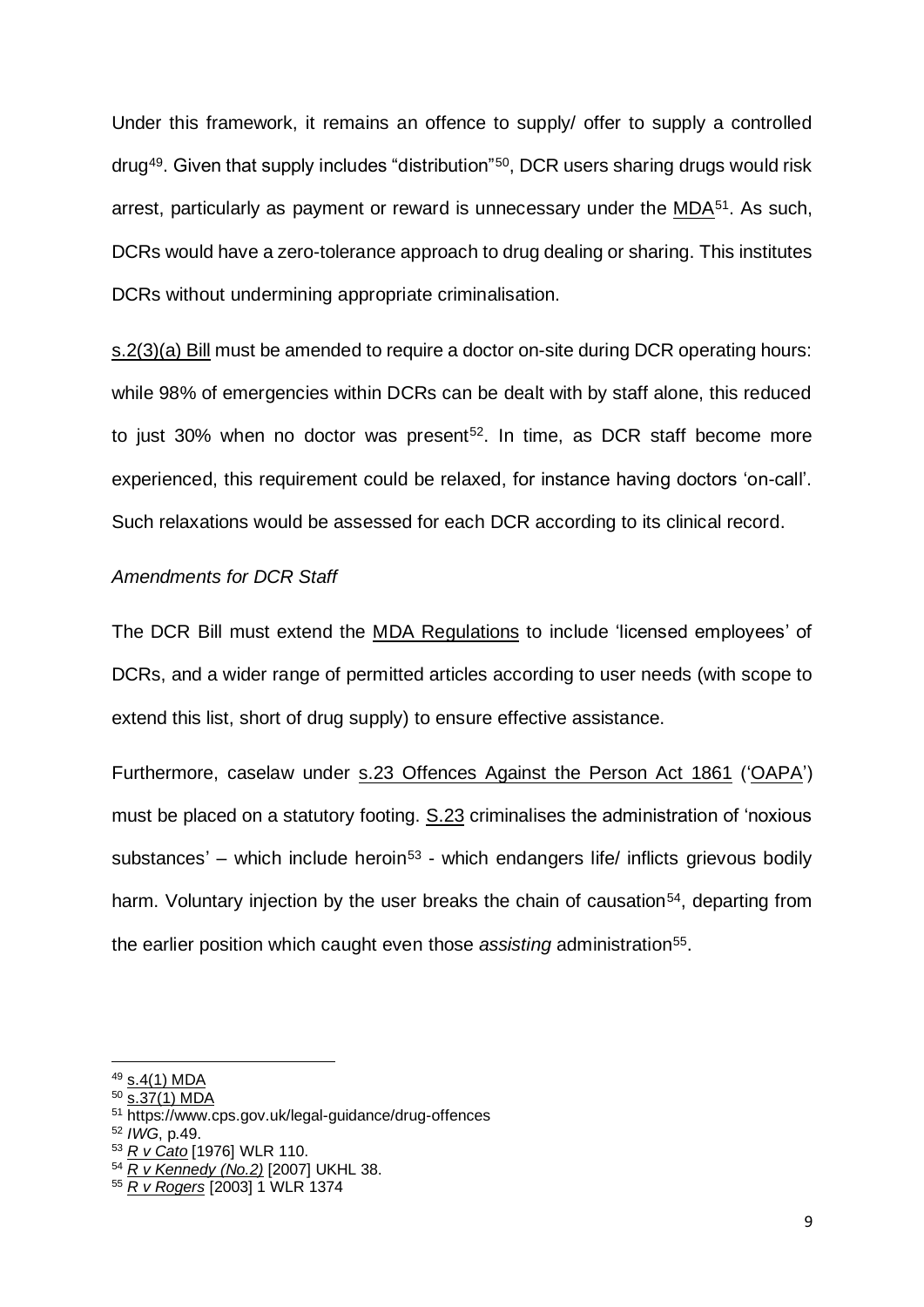This position is plainly crucial for DCR staff. Although settled law in England and Wales, the Scottish case of *MacAngus v HM Advocate* notes various authorities holding that voluntary injection will not necessarily break the causal chain<sup>56</sup>.

To bring certainty across the UK, s.3A Bill would entrench the law's current position, such that criminal liability is limited to direct administration by another with the requisite *mens rea*. S.24 OAPA, which catches administration done with intent to injure, would quite properly remain a criminal offence.

#### *Negligence*

Relatedly, the standard of medical negligence would remain unchanged. A practitioner will not be negligent for acts/omissions done in accordance with the practice accepted by a responsible body of medical practitioners, so long as that acceptance is not unreasonable or irresponsible<sup>57</sup>. The push to implement DCRs should not undermine existing protective standards.

#### *Substances Covered*

The main thrust of harm-reduction should be aimed at opiates. DCRs must also respond to emerging threats, principally cocaine (for which deaths reached their highest ever level in 2020, five times higher than in 2010<sup>58</sup>), and fentanyl (as well as a spike in fentanyl-related deaths, 80% of users who ingested fentanyl in 2010 did so unknowingly) 59 .

<sup>56</sup> [2009] HJCAC 8 at [32]-[34]

<sup>57</sup> *Bolam v Friern Hospital* [1957] 1WLR582; *Bolitho v City and Hackney HA* [1996]4AllER771.

<sup>58</sup> ONS (2021), *Drug Poisoning: 2020 Registrations*, p.8.

<sup>59</sup> Bijral et al (2019), *Prevalence of Recent Fentanyl Use Among Treated Users of Illicit Opioids in England.* Clinical Toxicology. 57:5, pp.369-371.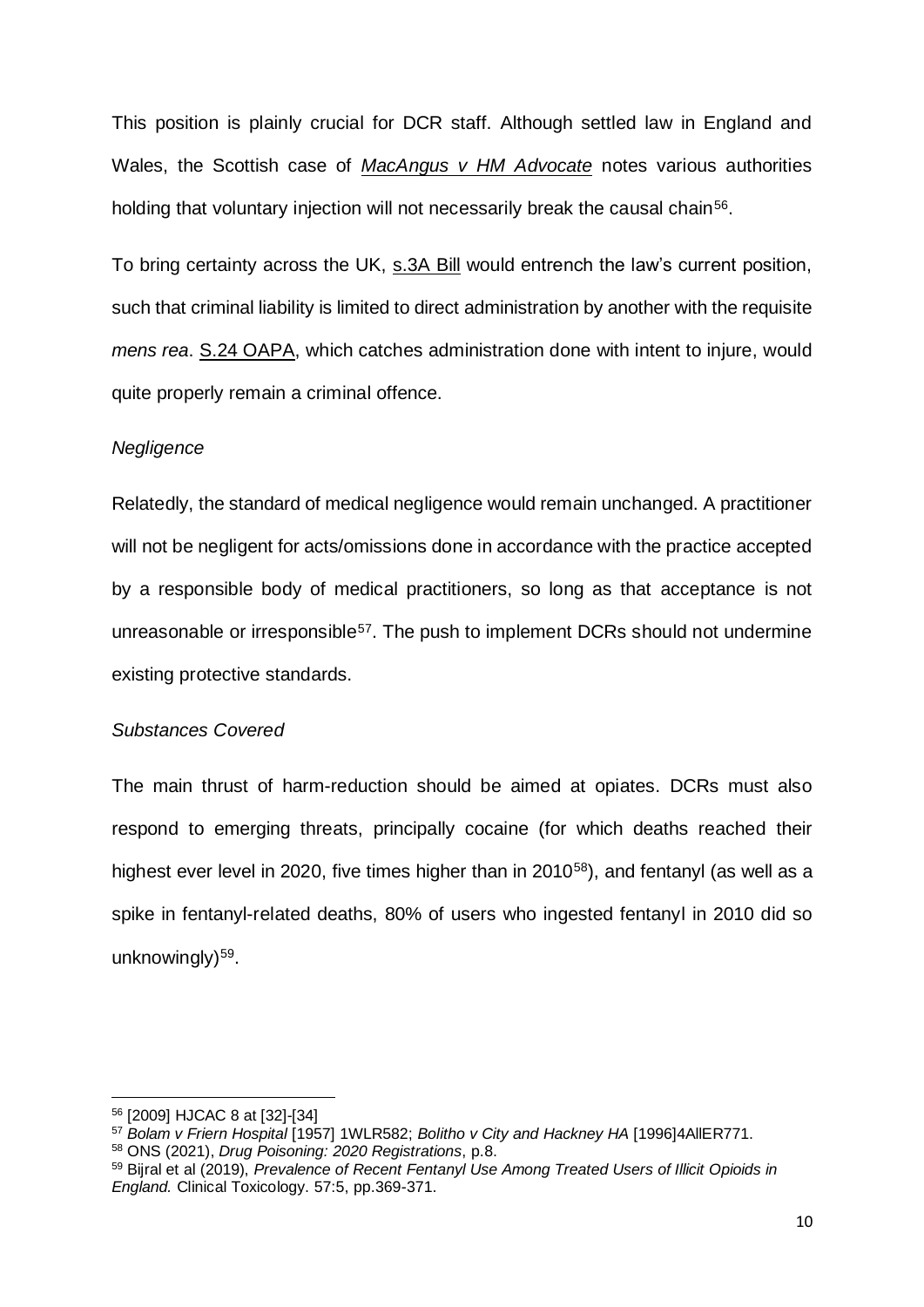This last point suggests a need for drug testing, alongside the standard consumption booths. To ensure that this does not hinder uptake, DCR testing should be limited initially to areas where there are particular problems with contamination (especially from fentanyl, such as the Humber region<sup>60</sup>), with analysis at the discretion of the user. Detection of an unexpected toxin often results in users discarding the controlled substance<sup>61</sup>, reducing associated harms.

#### *Community Engagement*

Much opposition to DCRs stems from misconceptions: regarding NSPs, NICE stated that "local communities need information about [an NSP's] aims and its effectiveness" for these facilities to be accepted<sup>62</sup>. To this end,  $s.2(2)(b)$  of the Bill could be amended, requiring that applications for a DCR "must provide information about the suitability of the premises, including evidence of positive engagement" with the general public and local authorities. Suitability of the premises would encompass their location – under s.2(3), operational considerations (reliant on local knowledge) would be balanced against community interests, to ensure that DCRs are not located next to sensitive sites like schools.

Positive engagement could be achieved through advertised public meetings and online campaigns which would highlight the inaccuracy of common concerns, showing particularly that DCRs do not increase crime<sup>63</sup> or drug use<sup>64</sup>. Attaching DCRs to existing hospitals or HIV treatment centres – as done in Canada<sup>65</sup> – could achieve this

 $60$  Ibid, p.369(a).

<sup>61</sup> https://idpc.net/blog/2017/01/recreational-mdma-testing-a-european-perspective

<sup>62</sup> NICE, *NSPs*, p.26.

<sup>63</sup> Donnelly and Snowball (2006), *Recent trends in property and drug-related crime in Kings Cross*. Contemporary Issues in Crime and Justice, No.105, p.3(c)

<sup>64</sup> Kerr et al (2006), *Impact of a Medically Supervised Injection Facility on Community Drug Use*. BMJ, Vol. 332, No. 7535 , p.221(b).

<sup>65</sup> *Report of the INCB for 2016*. United Nations (New York, 2017), p.60(a).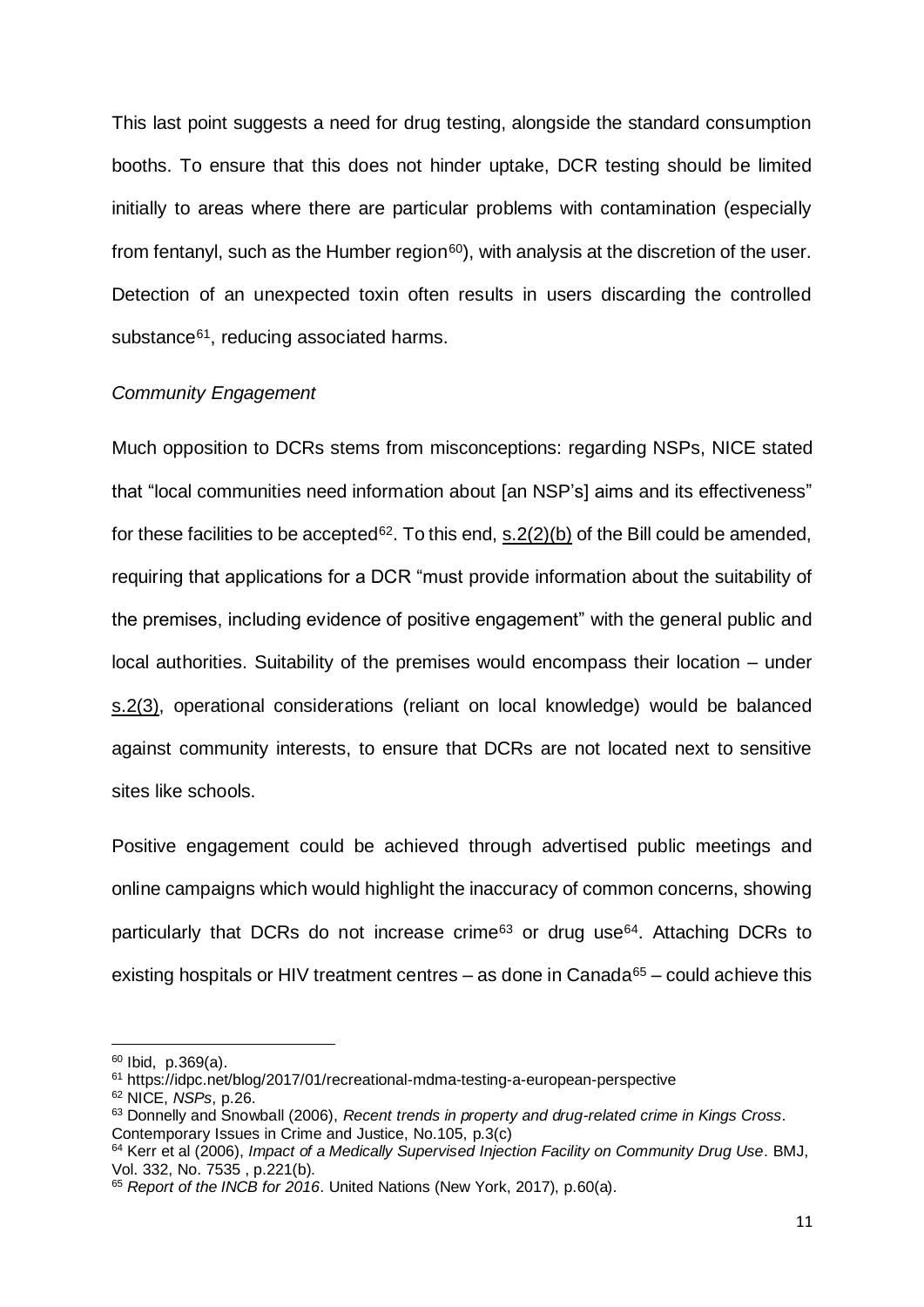balance, as many drug users would be visiting the area already. This would also enhance 'signposting' in DCRs.

# *Signposting*

Working in conjunction with emerging practices, such as OST, will improve harmreduction. Putting users in contact with other services like housing support is also crucial: in 2018, "47% of injecting drug users were homeless"<sup>66</sup> . DCRs are proven to increase uptake of addiction services<sup>67</sup>.

## *A Clear Choice*

It is against this model that the various criticisms of DCRs must be assessed.

## *International Context*

The International Narcotics Control Board ('INCB') was highly critical of DCRs in previous decades<sup>68</sup>. However, its stance has now changed, with a recent positive assessment of DCRs in France and Germany<sup>69</sup> providing significant support for their introduction.

Notwithstanding, there are criteria which DCRs must meet to be acceptable to the INCB, including that "their ultimate objective is to reduce the adverse consequences of drug abuse… without condoning or increasing [it]… within a framework that offers treatment and rehabilitation services… [without constituting] a substitute for demand reduction programmes"70.

<sup>66</sup> PHE, *HIV Survey*, p.3.

<sup>67</sup> DeBeck et al (2011), *Injection Drug Use Cessation and North America's First SIF*. D&AD 113, p.174.

<sup>&</sup>lt;sup>68</sup> IWG, p.70.

<sup>69</sup> *Report of the INCB for 2018*. United Nations (Vienna, 2019), pp.29-30.

<sup>70</sup> INCB 2018 Statement on DCRs, available at:

[https://www.incb.org/documents/News/Alerts/Alert\\_on\\_Convention\\_Implementation\\_Feb\\_2018.pdf](https://www.incb.org/documents/News/Alerts/Alert_on_Convention_Implementation_Feb_2018.pdf)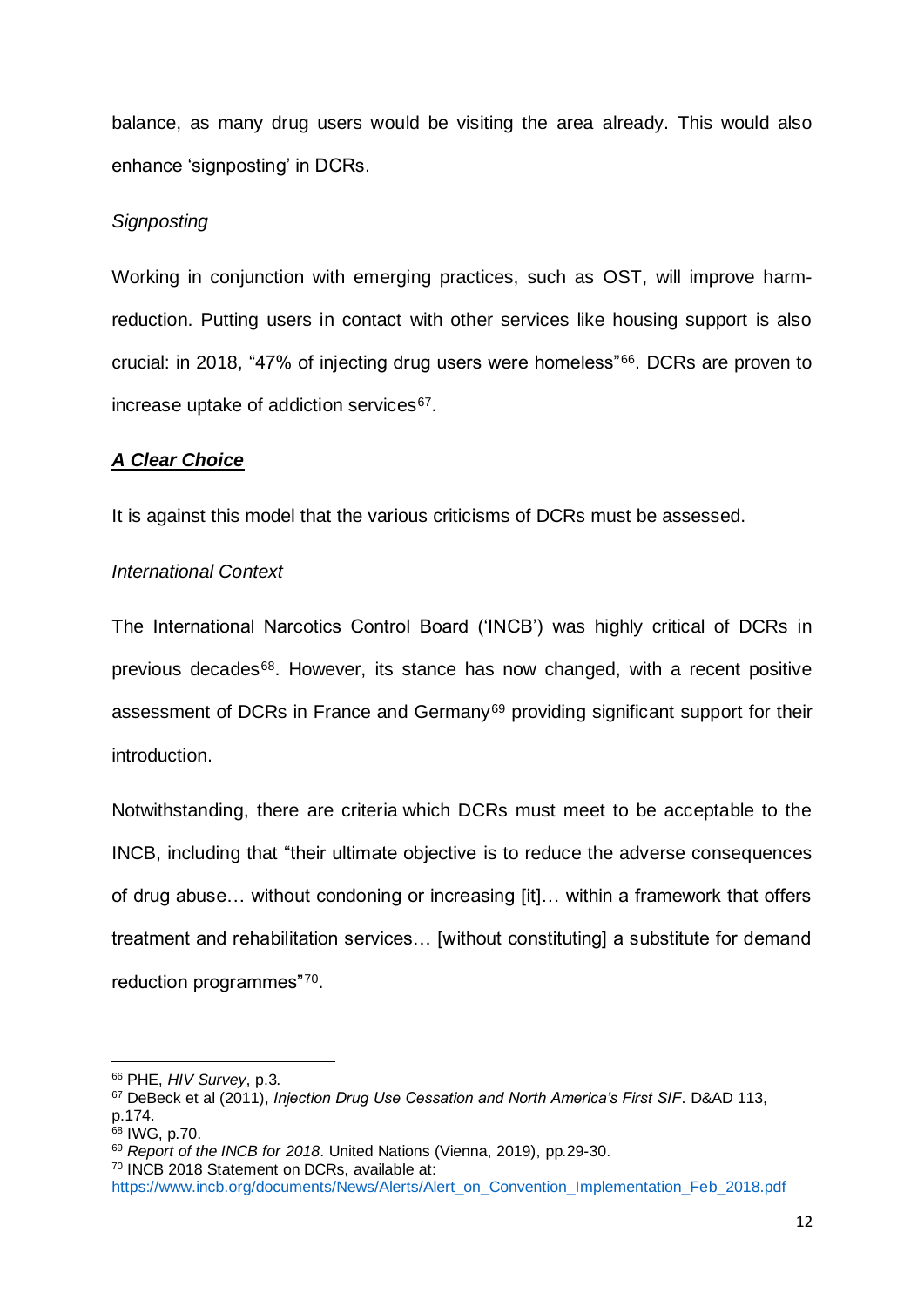The proposed DCR model meets these criteria: signposting to other services will be a key function of DCRs, while evidence from DCRs in Australia illustrates that they do not lead to an increase in drug use<sup> $71$ </sup>, while Canada has seen improved addiction treatment uptake and long-term cessation of drug use<sup>72</sup>. These findings were reiterated in 2017 in a systematic review of DCR-related literature, which also emphasised that DCRs have a positive effect on drug-related crime<sup>73</sup>.

A further issue for the INCB centres on the need for users to acquire drugs outside the DCR<sup>74</sup>. Although not developed further, this criticism is likely founded in fears of increased crime and drug use, and the condoning of such. As we have seen, the first two concerns are demonstrably incorrect; the third is reflected in domestic criticisms and requires deeper analysis.

### *The Domestic Front:*

In its rejection of DCRs, the UK government emphasised potential enforcement difficulties, with "low-level dealing" inside facilities and "users [travelling] from wide distances" placing burdens on police forces in DCR areas<sup>75</sup>.

DCRs' zero-tolerance approach to dealing will reduce this risk; furthermore, the government's evidence to corroborate this fear is limited to a single DCR in Switzerland, providing little support for a broader trend.

A more compelling argument would have focussed on increased nuisance near DCRs (such as the evidence of increased 'move-ons' around the Sydney DCR in its initial

<sup>71</sup> Kerr, *Community Drug Use,* p.221(b).

<sup>72</sup> n.67

<sup>73</sup> Kennedy (2017), *Public Health and Public Order*

<sup>&</sup>lt;sup>74</sup> https://www.incb.org/documents/News/Alerts/Alert\_on\_Convention\_Implementation\_Feb\_2018.pdf <sup>75</sup>[https://assets.publishing.service.gov.uk/government/uploads/system/uploads/attachment\\_data/file/6](https://assets.publishing.service.gov.uk/government/uploads/system/uploads/attachment_data/file/699825/Letter_from_Victoria_Atkins_MP_to_OBJ.pdf) [99825/Letter\\_from\\_Victoria\\_Atkins\\_MP\\_to\\_OBJ.pdf,](https://assets.publishing.service.gov.uk/government/uploads/system/uploads/attachment_data/file/699825/Letter_from_Victoria_Atkins_MP_to_OBJ.pdf)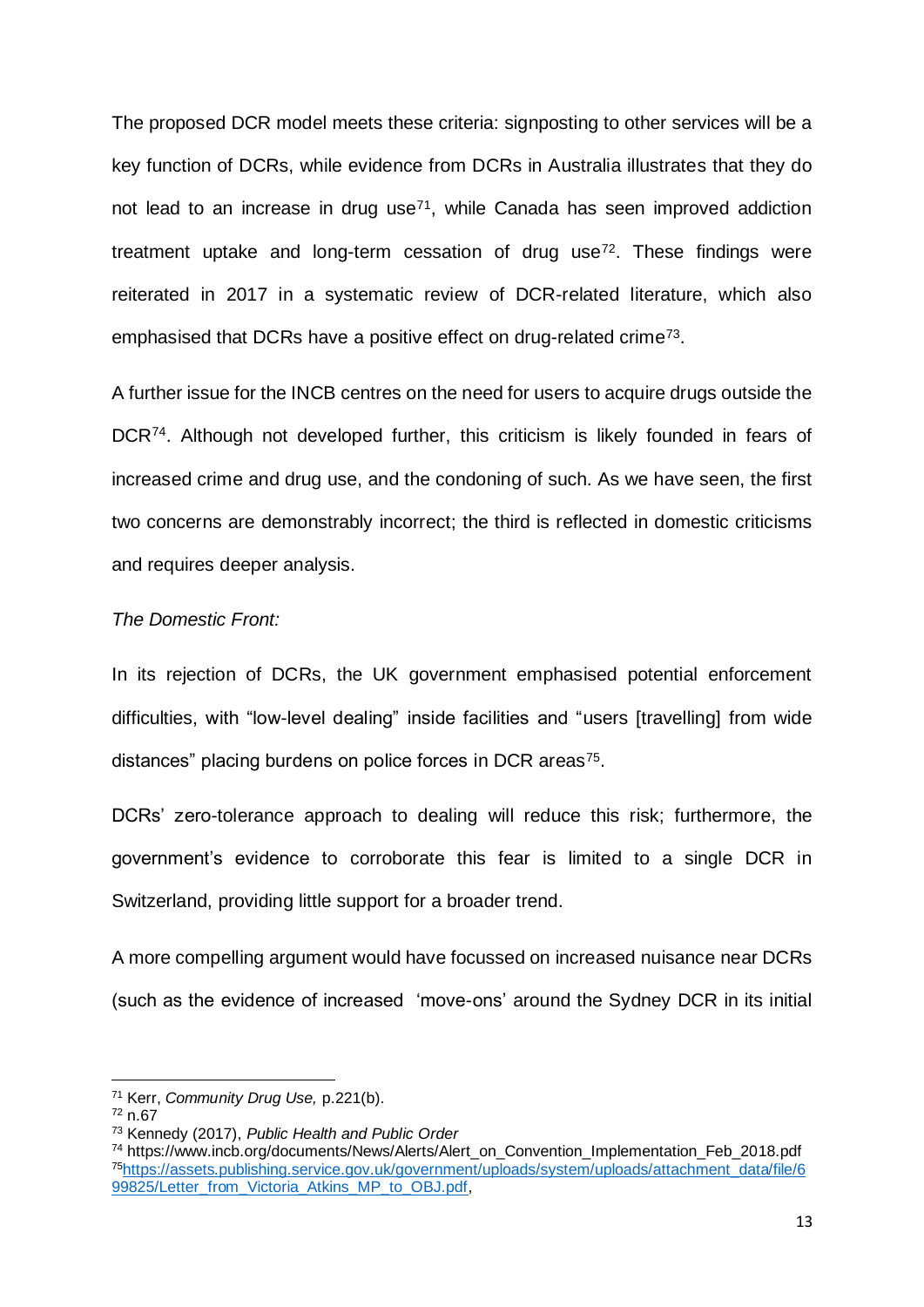years, stabilising thereafter)<sup>76</sup>. Experience in Germany has shown that this problem is "related to the quality of co-operation between police and drug services… [with] agreement about the need for DCRs" avoiding the most significant issues, such as drug markets moving closer to DCRs in order to avoid police<sup>77</sup>. Community engagement – and the legality of DCRs – will ensure that police do not simply confiscate drugs or issue cautions, and instead direct users to DCRs.

The second concern about attracting distant users is demonstrably incorrect: the overwhelming majority of DCR users live locally<sup>78</sup>, greater distance between place of drug purchase and place of residence being associated with public injecting<sup>79</sup>. This makes any 'swarming' effect overwhelming one police force unlikely, and reaffirms the importance of locating DCRs appropriately under the statutory framework.

The government rejection also cited a more principled concern that DCRs "condoned" wider drug use and criminality, undermining the necessary "tough" regulation of the MDA<sup>80</sup>.

Plainly, a rebuttal needs to go beyond repeating contrary evidence - a change in outlook is needed. The war on drugs is futile unless enlightened harm-reduction measures are pursued. This is a view increasingly held by many in authority, including seven Police and Crime Commissioners in a 2019 letter to the Home Secretary<sup>81</sup>.

<sup>76</sup> *Trends in Drug-related Crime*, pp.3-5.

<sup>77</sup> Ibid

<sup>78</sup> *IWG*, p.37

<sup>79</sup> Hunt et al (2007), *Public Injecting and Willingness to Use a DCR*. International Journal of Drug Policy 18, p.64(a).

<sup>80</sup>https://assets.publishing.service.gov.uk/government/uploads/system/uploads/attachment\_data/file/6 99825/Letter\_from\_Victoria\_Atkins\_MP\_to\_OBJ.pdf

<sup>81</sup> https://www.theguardian.com/society/2019/jul/22/uk-home-secretary-urged-to-introduce-drugrooms-to-save-lives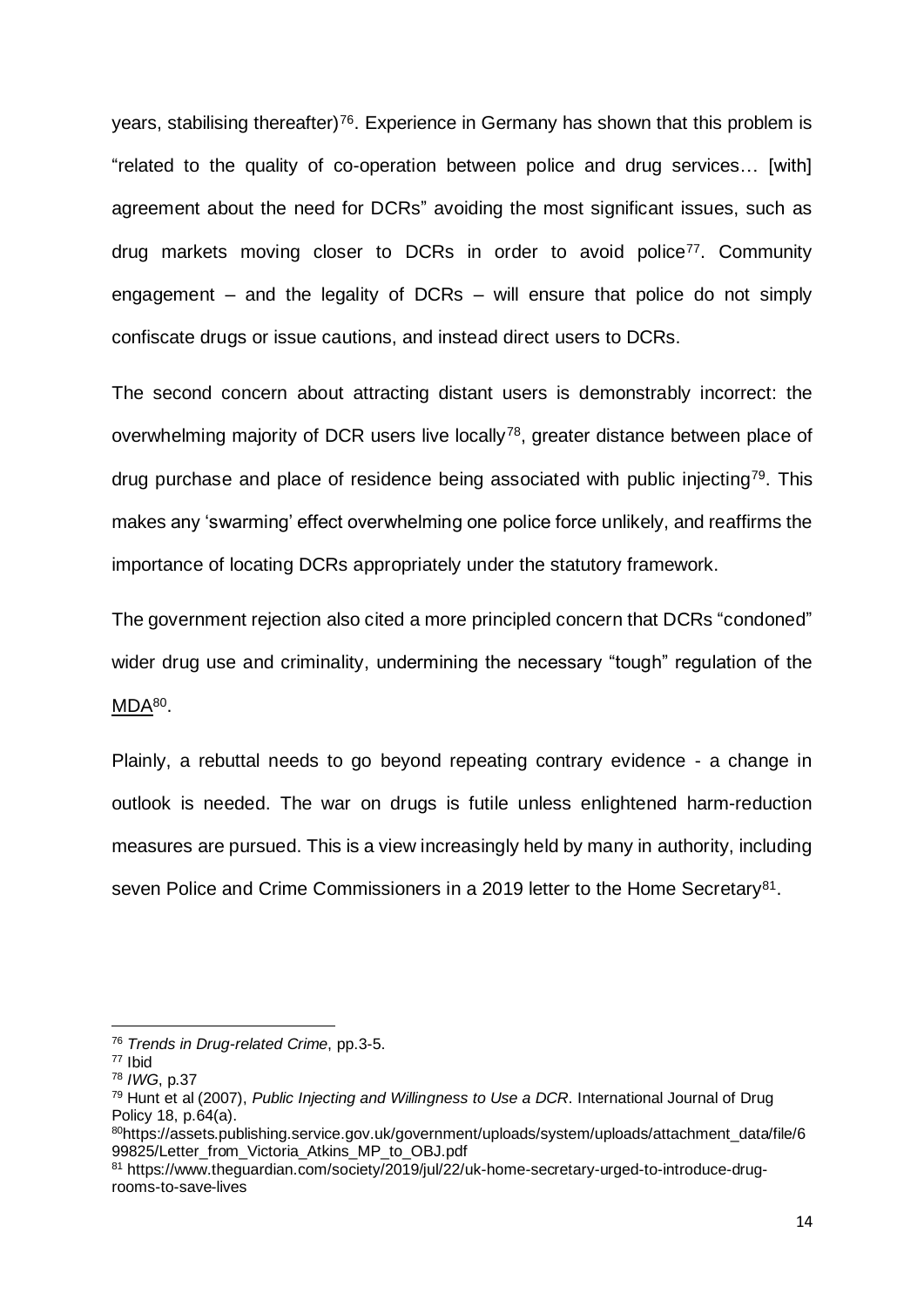The final government concern about "ethical dilemmas for medical professionals"<sup>82</sup> can be challenged: although doctors would be facilitating the use of harmful substances, it is more ethical to ensure that users consume drugs in a setting that will minimise harm to users (and wider society). s.3A of the Bill removes concerns surrounding criminal liability: acts of assistance – short of direct administration – are legal and to be encouraged.

Although much of the literature citing these benefits is quite out-dated, more recent assessment illustrates that DCRs continue to provide these benefits<sup>83</sup>. Additionally, the focus on the Vancouver and Sydney DCRs in DCR literature does not undermine the 'weight' of the evidence; positives to European DCRs have been detailed, and there is no reason why UK DCRs cannot achieve the same benefits for drug-related problems if this project is accepted.

#### *Conclusion*

This proposal has demonstrated that current regulation, practice and policy has exacerbated existing problems and failed to adapt to emerging threats. The proven benefits of DCRs warrant their implementation.

This implementation requires legal amendment. With adaptations to an existing legislative framework, DCRs can be legalised while preserving principled aspects of the law, and achieving greater legal certainty through concrete change.

The evidence of DCRs' benefits to both users and wider society, combined with operative safeguards, illustrate government concerns to be unfounded. A sea-change

<sup>82</sup>https://assets.publishing.service.gov.uk/government/uploads/system/uploads/attachment\_data/file/6 99825/Letter\_from\_Victoria\_Atkins\_MP\_to\_OBJ.pdf

<sup>83</sup> Potier et al (2014)*, Supervised injection services: What has been demonstrated? A systematic literature review*. Drug and Alcohol Dependence, Vol.145 (December, 2014), pp.48-68. See also Kennedy et al (2017), cited throughout this proposal.